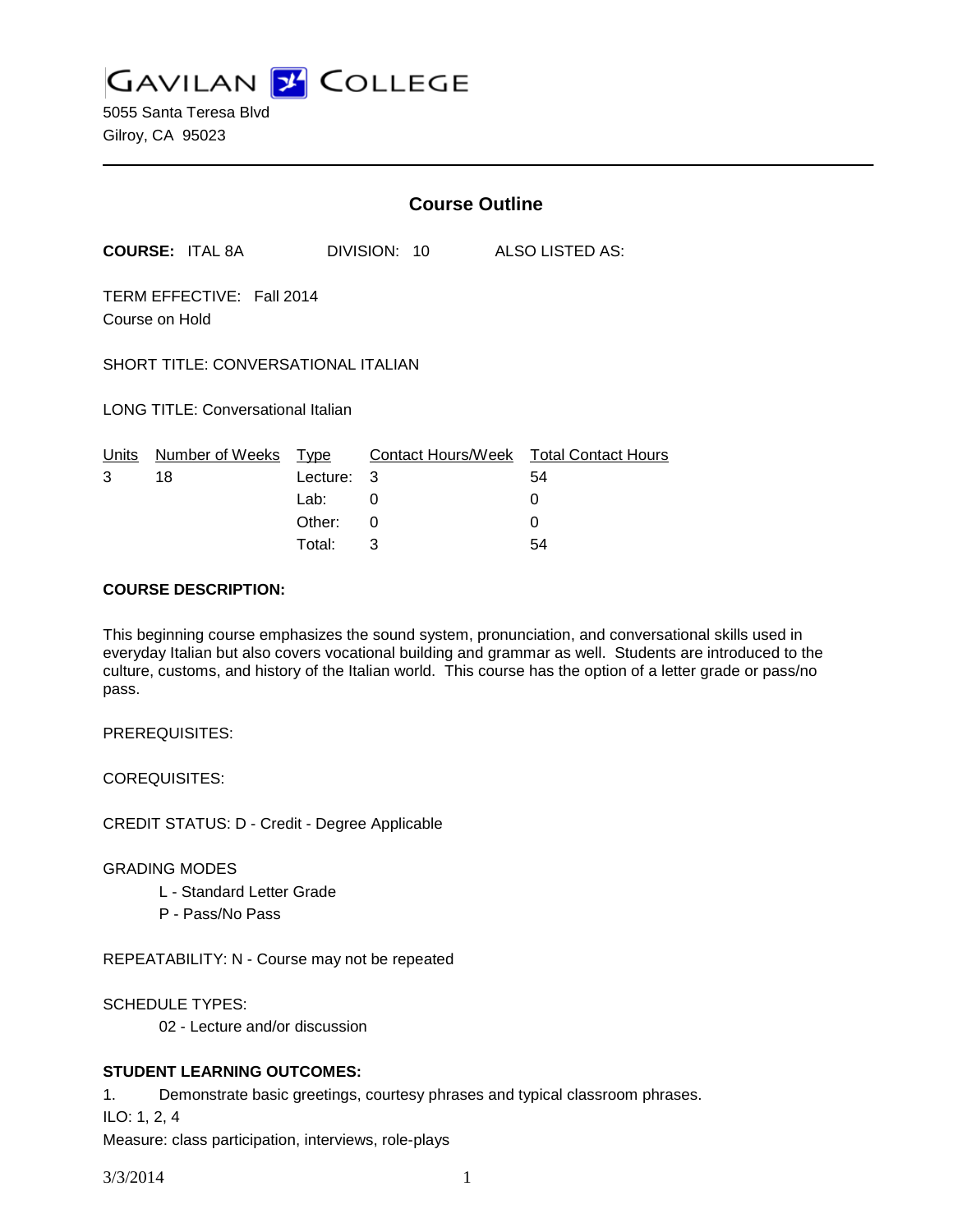2. State personal information in spoken and written form.

ILO: 1, 2, 4

Measure: homework assignments, dialogues, exams

3. Pronounce, spell, and use vocabulary for the names of objects, people, places, and activities in each of the familiar topic areas.

ILO: 1, 2, 4

Measure: homework, aural/oral test, written exam

4. Identify some of the regions of Italy; discuss the major cities and historical places of interest.

ILO: 1, 2

Measure: group participation/class discussion, tests

5. Ask and answer, in speech or print, yes-no and information questions in the present and past tenses in topic areas such as self, family, and hobbies.

ILO: 1, 2, 4, 6

Measure: homework, aural/oral test, written exam

6. Make oral and written statements in the affirmative and negative about activities in the present and past.

ILO: 1, 2, 4, 6

Measure: homework, aurla/oral test, written exam

7. Discuss important cultural aspects/customs of Italy in respect to school, family, register, leisure activities

ILO: 1, 2,3,4

Measure: group participation/class discussion, tests

8. Recognize and employ use of the two "to know" verbs.

ILO: 1,2,4

Measure: class participation, homework asssigments, oral quizzes, tests

# **CONTENT, STUDENT PERFORMANCE OBJECTIVES, OUT-OF-CLASS ASSIGNMENTS**

Inactive Course: 09/26/2011

6 Hours

CONTENT: Students will receive their course syllabi, review requirements and procedures. Students will practice greetings and classroom vocabulary and expressions. They will be exposed to the Italian pronunciation system of consonant and vowels and word stress and learn the alphabet. They will note cognates. They will learn the days of the week and months. They will also learn numbers with the purpose of being able to tell their phone numbers and addresses. Students will be introduced to the concept of Italian formality through the custom of greetings and register.

HOMEWORK: Students will do workbook exercises, view instructional Italian videos and do listening exercises with accompanying comprehension questions.

COURSE OBJECTIVES: Students will recognize and respond to classrooms expressions, demonstrate formality through appropriate use of register during greetings, use numbers to give their addresses and phone numbers, and give the date.

7 Hours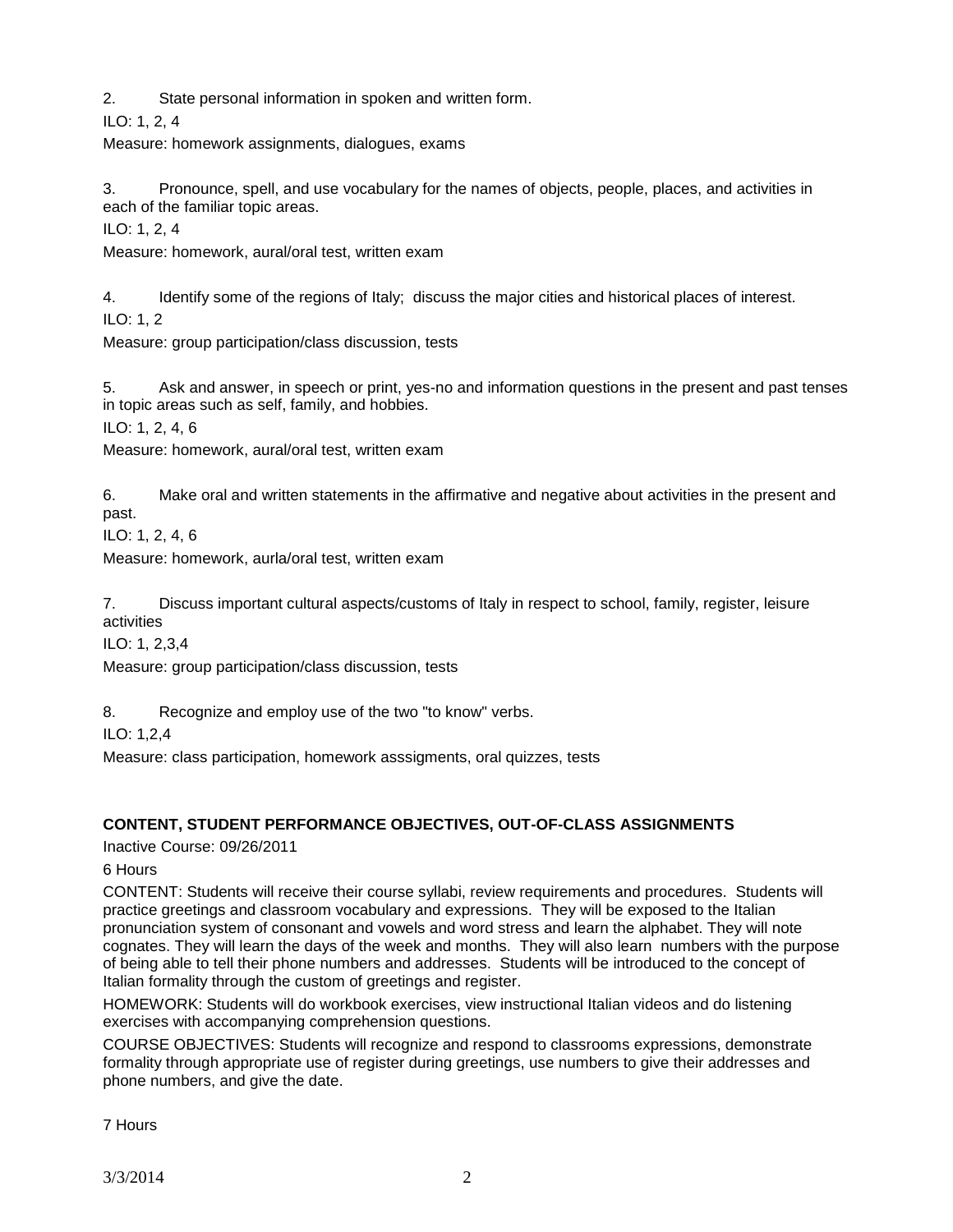CONTENT: Students will be study vocabulary to speak about different places in the city, directions and transportation. They will also be introduced to the difference between masculine and feminine nouns, the formation of singular and plural nouns and indefinite articles. They will be able to point out and give location (There is/there are, on the left, nearby).They will be introduced tosubject pronouns and use them with the present tense of the verb avere (to have). They will extend knowledge of greetings to include use of titles in Italian speech. They will read about one region of Italy.

HOMEWORK: Students will do workbook exercises, view instructional Italian videos and do listening exercises with accompanying comprehension questions.

COURSE OBJECTIVES: Students will identify various places in the city and give their location. They will use the present tense of the verb to have, alone and in expressions. They will identify and describe one Italian region, its location, characteristics, and major cities and sites of interest.

## 7 Hours

CONTENT: Students will study adjectives and nationalities (singular/plural, masculine/femine forms) in order to describe classmates and the classroom. They will be introduced to definite articles and the present tense of the verb essere (to be). Students will read about the Italian educational system as well. They will read about a second region of Italy.

HOMEWORK: Students will do workbook exercises, view instructional Italian videos and do listening exercises with accompanying comprehension questions.

COURSE OBJECTIVES: Students will identify and describe fellow students and classroom objects using the verb to be. They will discuss education in Italy, and they will identify and describe one Italian region, its location, characteristics, and major cities and sites of interest.

## 7 Hours

CONTENT: Students will study vocabulary to talk about family and subjects of study. They will be given the formation of the present tense of regular -are verbs and the formation of several common irregular verbs: dare, stare, andare, fare. They will practice possessive and demonstrative adjectives in order to point out and talk about relatives. They will read about the Italian university system and another region of Italy.

HOMEWORK:Students will do workbook exercises, view instructional Italian videos and do listening exercises with accompanying comprehension questions.

COURSE OBJECTIVES: Students will report information about their classes and routine activities using the present tense. They will discuss the Italian university system, and they will identify and describe one Italian region, its location, characteristics, and major cities and sites of interest. .

## 7 Hours

CONTENT: Students will review material from the first half of the semester.

HOMEWORK: Students will study vocabulary using flashcards and listen to the audio program. They will prepare an oral presentation about their families

COURSE OBJECTIVES: Students will take a test and demonstrate understanding of the materials of the first half of the semester as well as give an oral presentation in front of the class.

## 7 Hours

CONTENT: Students will talk about sports and free time activities. They will study the vocabulary for sports and other activities. They will expand their knowledge of the present tense by adding two new types of verbs: -ere and -ire ending verbs. They will commit to memory several irregular -ere and -ire verbs as well: dovere, potere, volere, dire, uscire, and venire. They will study direct object pronouns. They will read about the Italians' passion for sports and will learn about another Italian region.

HOMEWORK:Students will do workbook exercises, view instructional Italian videos and do listening exercises with accompanying comprehension questions.

COURSE OBJECTIVES: Students will be able to use the present tense to discuss their free time acitivites. They will explain Italian sentiment of sports, and they will identify and describe one Italian region, its location, characteristics, and major cities and sites of interest.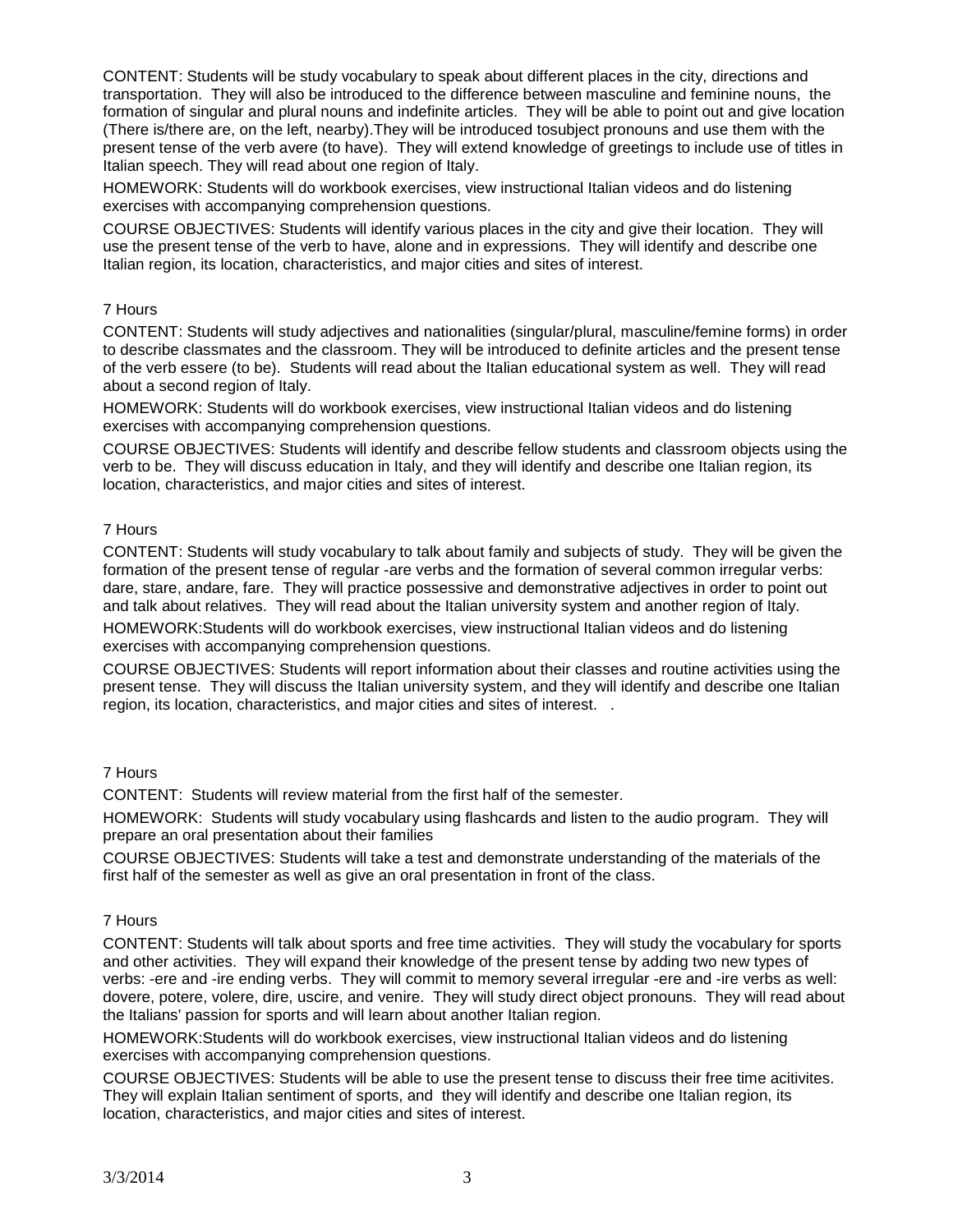#### 7 Hours

CONTENT: Students will study vocabulary and be able to talk about food and the Italian café and bar. They will be introduced to prepositions. They will practice formation of the past tense and distinguish verbs that use essere and those that use avere to form them. They will likewise use expressions that call for past tense, e.g., last night, the week before last. They will be introduced to two verbs that mean to know: conoscere and sapere, their formation and their uses. They will read about a favorite Italian meeting place, the 'bar" and another Italian region.

HOMEWORK:Students will do workbook exercises, view instructional Italian videos and do listening exercises with accompanying comprehension questions.

COURSE OBJECTIVES: Students will use the past tense to talk about outings to eateries and talk about the food consumed. They will use the verbs conoscere and sapere appropriately. They will recall the types of food and drink ordered at a "bar" ,and they will identify and describe one Italian region, its location, characteristics, and major cities and sites of interest.

3 Hours

CONTENT: Students will review material from the second half of the semester.

HOMEWORK:Students will study vocabulary using flashcards and listen to the audio program.

COURSE OBJECTIVES: Students will prepare to take the final exam and demonstrate an understanding of the materials of the second half of the semester.

2 Hours

Final Exam

## **METHODS OF INSTRUCTION:**

Pair work, small or large group discussion, role-play, peer interviews, pronunciation drills, oral presentations, guided readings, vocabulary development, dictation, basic sentence writing, guided writing. Lab hours consist of listening, speaking, reading and writing activities with CDs, software or internet.

## **METHODS OF EVALUATION:**

| The types of skill demonstrations required:             |  |  |  |  |  |
|---------------------------------------------------------|--|--|--|--|--|
|                                                         |  |  |  |  |  |
| The types of objective examinations used in the course: |  |  |  |  |  |
|                                                         |  |  |  |  |  |
|                                                         |  |  |  |  |  |
| Matching items                                          |  |  |  |  |  |
|                                                         |  |  |  |  |  |
| Other: Sentence writing                                 |  |  |  |  |  |
|                                                         |  |  |  |  |  |
|                                                         |  |  |  |  |  |
| The basis for assigning students grades in the course:  |  |  |  |  |  |
|                                                         |  |  |  |  |  |
| Problem-solving demonstrations: 20% - 40%               |  |  |  |  |  |
|                                                         |  |  |  |  |  |
|                                                         |  |  |  |  |  |
|                                                         |  |  |  |  |  |